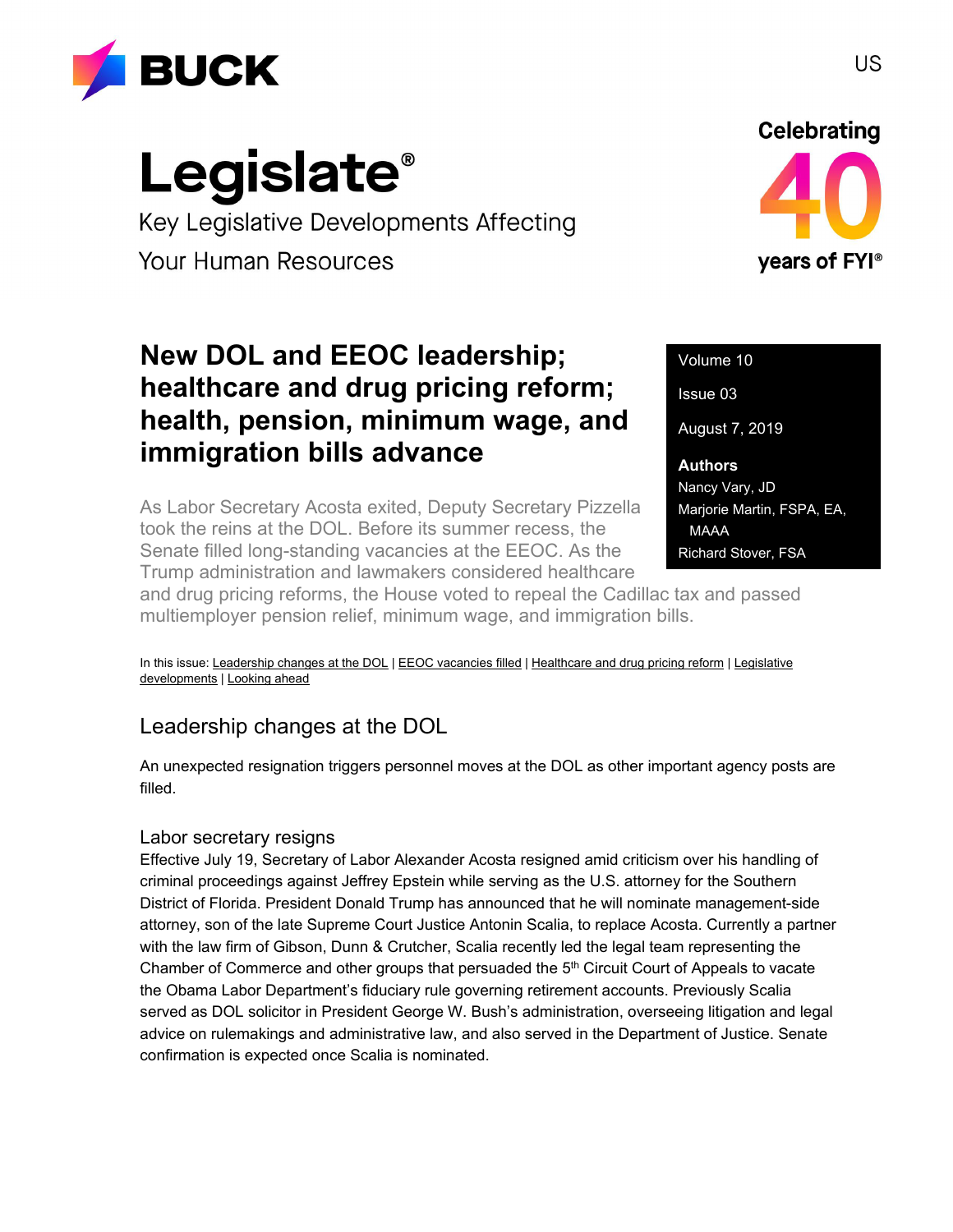## Pizzella steps in as acting labor secretary

On July 20, Deputy Labor Secretary Patrick Pizzella became acting secretary of labor, pending confirmation of a new secretary. Pizzella, who was narrowly confirmed as deputy secretary last year, previously served as assistant secretary of labor for administration and management under President George W. Bush and as the acting head and a member of the Federal Labor Relations Authority under President Barack Obama. He is expected to push the DOL's rulemaking agenda forward, including proposed changes to its joint employer regulations, overtime regulations, and regular rate definition for overtime calculation purposes.

## OSHRC has a new chairman

James J. Sullivan, Jr., who was unanimously confirmed to the Occupational Safety and Health Review Commission (OSHRC) in 2017, was elevated to chairman by President Trump on July 19. Prior to joining the review commission, Sullivan practiced law with several firms, focusing on labor and employment law and workplace safety and health matters. Earlier, he served as vice president of labor and employment law and deputy general counsel for Comcast. OSHRC currently has two vacancies at the commissioner level.

On July 11, the House Workforce Protections Subcommittee held a [hearing](https://edlabor.house.gov/hearings/from-the-fields-to-the-factories-preventing-workplace-injury-and-death-from-excessive-heat) entitled "From the Fields to the Factories: Preventing Workplace Injury and Death from Excessive Heat," which coincided with the introduction of the Asunción Valdivia Heat Illness and Fatality Prevention Act [\(H.R. 3668\)](https://www.congress.gov/bill/116th-congress/house-bill/3668/text?q=%7B%22search%22%3A%5B%22chamberActionDateCode%3A%5C%222019-07-10%7C116%7C1000%5C%22+AND+billIsReserved%3A%5C%22N%5C%22%22%5D%7D&r=8&s=10). If passed, the act would give the Occupational Safety and Health Administration two years to propose a national standard on occupational heat exposure.

## ETA chief confirmed

On July 11, the Senate confirmed John Pallasch to lead the DOL's Employment and Training Administration (ETA) that oversees federal job training and worker dislocation programs, administers the Office of Foreign Labor Certification, and operates the federal-state unemployment insurance program, among other things. Pallasch, who was first nominated as assistant labor secretary for employment and training in April 2018, previously served as the executive director of Kentucky's Office of Employment and Training. He is expected to play a significant role in developing and administering the ETA's new apprenticeship effort.

## <span id="page-1-0"></span>EEOC vacancies filled

The EEOC regains a quorum as commission vacancies are filled.

## EEOC has a new chair

Janet Dhillon was sworn in as the  $16<sup>th</sup>$  Chair of the U.S. Equal Employment Opportunity Commission (EEOC) on May 15. First nominated by President Trump in June 2017, she was confirmed on May 8. Prior to joining the EEOC, Dhillon practiced law in the private sector for over 25 years, most recently as executive vice president, general counsel and corporate secretary of Burlington Stores, Inc. Her term will end on July 1, 2022.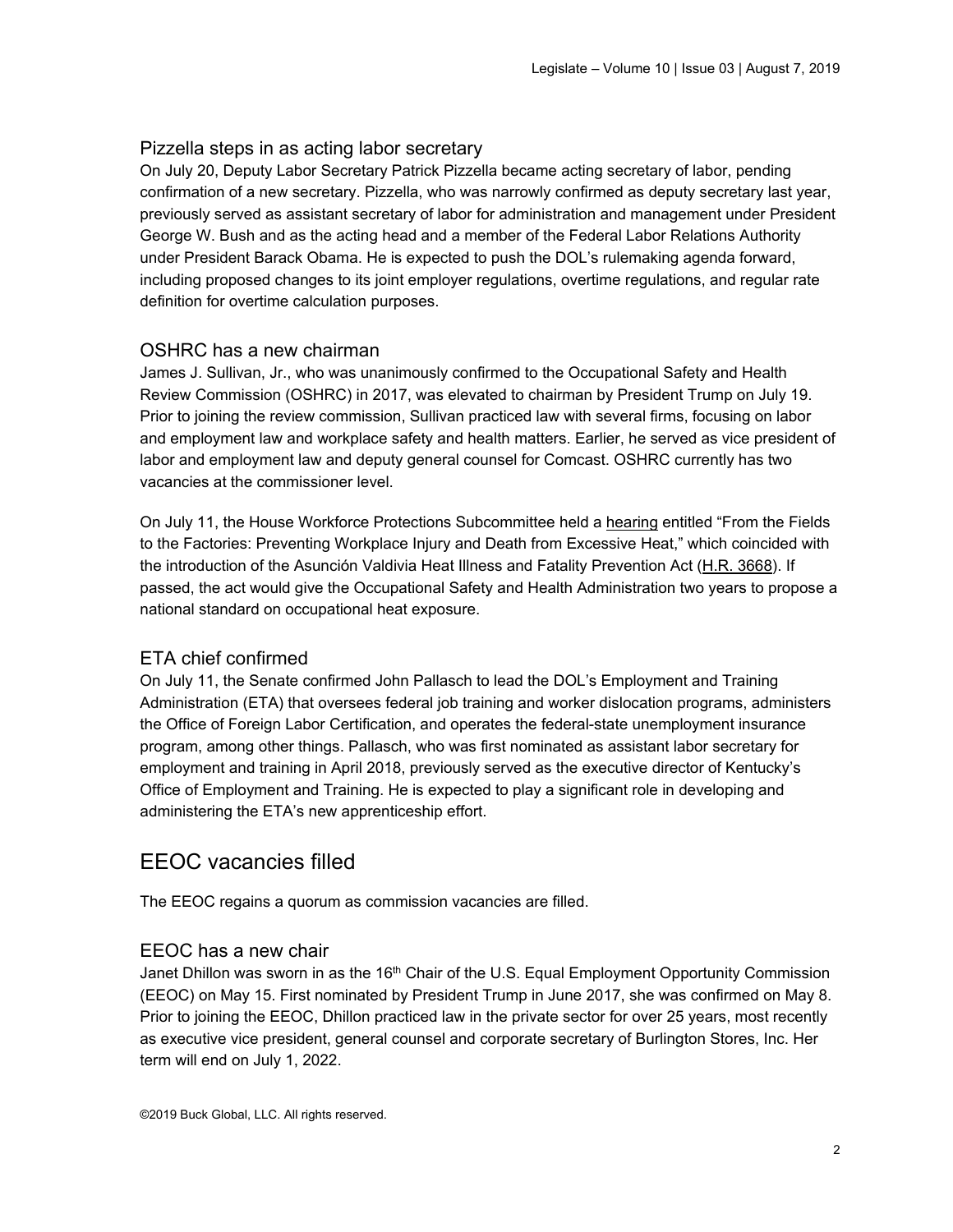## A new general counsel

By a voice vote on August 1, the Senate confirmed Sharon Fast Gustafson to a four-year term as EEOC general counsel, filling a position that has been vacant since late 2016. The Senate Health, Education, Labor and Pensions Committee had approved her nomination along party lines on July 30.

## A second term for one commissioner

On July 3, President Trump re-nominated current Commissioner Charlotte Burrows, whose term expired on July 1, to a second term as a Democrat member. On July 30, the Senate Health, Education, Labor and Pensions Committee unanimously approved Burrows for a second term. On August 1, the Senate confirmed her by unanimous consent.

## A nominee for another commissioner slot

On July 3, President Trump [announced](https://www.whitehouse.gov/presidential-actions/president-donald-j-trump-announces-intent-nominate-personnel-key-administration-posts-75/) that he would nominate Keith Sonderling, currently deputy administrator of the DOL's Wage and Hour Division, to fill one of two remaining commissioner vacancies at the EEOC. If confirmed, Sonderling would join Chair Dhillon and Commissioner Victoria Lipnic as the third Republican member of the commission. A Democrat seat remains open.

## EEOC opens pay data collection

On July 15, the EEOC opened its portal for the collection of employee pay and hours worked (Component 2) data for calendar years 2017 and 2018. Employers have until September 30 to submit this data.

## <span id="page-2-0"></span>Healthcare and drug pricing reform

The administration and lawmakers look toward healthcare and drug pricing reforms.

Executive Order on improving transparency of healthcare prices and quality On June 24, President Trump issued an [executive order](https://www.whitehouse.gov/presidential-actions/executive-order-improving-price-quality-transparency-american-healthcare-put-patients-first/) directing federal agencies — including Health & Human Services, Treasury, Labor, Defense and Veterans Affairs — to engage in rulemaking, issue guidance, and/or develop reports to increase the transparency of healthcare prices and quality within 60 to 180 days. These actions are intended to increase patient access to data that will help them make informed decisions about their healthcare.

### Senate Finance Committee releases drug pricing reform plan

On July 25, the Senate Finance Committee passed the [Prescription Drug Pricing Reduction Act of](https://www.finance.senate.gov/imo/media/doc/FINAL%20Description%20of%20the%20Chairman)  [2019](https://www.finance.senate.gov/imo/media/doc/FINAL%20Description%20of%20the%20Chairman) — a bipartisan package of prescription drug pricing reforms. The bill would cap price increases in both Medicare Part B and Part D, limit out-of-pocket expenses for Medicare beneficiaries, and reform Medicare's prescription drug benefit. In addition, the bill would clarify how prices are calculated and increase the maximum rebate amount in Medicaid. A White House spokesman said on [Twitter](https://twitter.com/JuddPDeere45/status/1153738182720180225?s=20) that the Trump administration plans to help move the proposal spearheaded by Sens. Chuck Grassley, R-Iowa, and Ron Wyden, D-Ore., forward.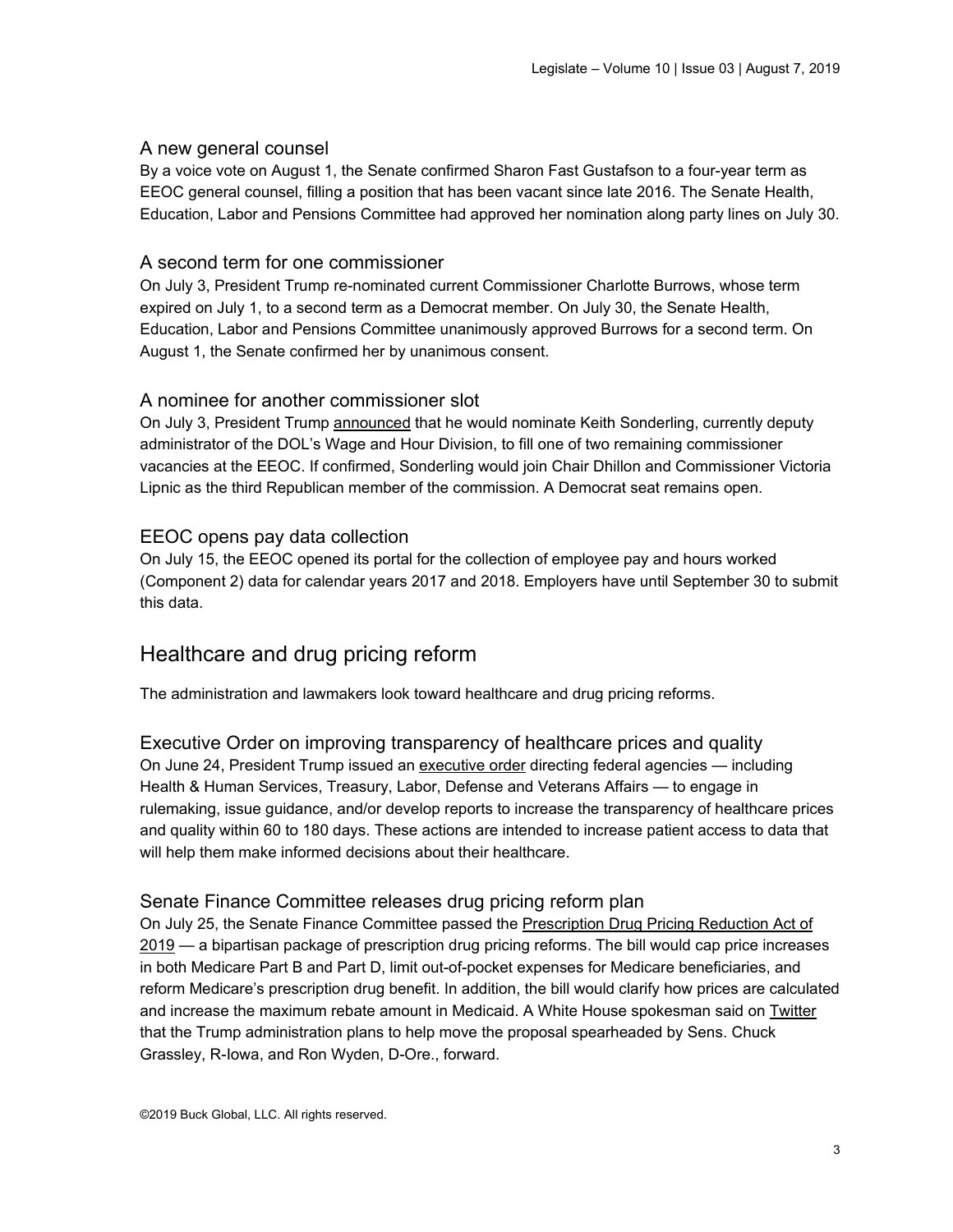**Buck comment.** Last month, the Senate HELP Committee overwhelmingly approved the Lower Health Care Costs Act of 2019 [\(S. 1895\)](https://www.congress.gov/116/bills/s1895/BILLS-116s1895rs.pdf), aimed at ending surprise billing, increasing transparency, and boosting prescription drug competition.

## <span id="page-3-0"></span>Legislative developments

On the Hill, the House moved several bills of interest to employers, but the likelihood of action in the Senate is mixed.

#### House passes minimum wage bill

On July 18, the House passed the Raise the Wage Act [\(H.R. 582\)](https://www.congress.gov/116/bills/hr582/BILLS-116hr582eh.pdf) largely along party lines. The Act would raise the federal minimum wage to \$15 per hour over a five-year period, phase out the tipped employee minimum wage, and eliminate mandatory tip pooling. While the Republican-controlled Senate is not expected to take up the bill, Democrats are expected to raise minimum wage as a core issue in the 2020 elections.

#### House passes repeal of Cadillac tax

On July 17, the House overwhelmingly passed the Middle Class Health Benefits Tax Repeal Act of 2019 [\(H.R. 748\)](https://www.congress.gov/116/bills/hr748/BILLS-116hr748pcs.pdf) by a vote of 419–6. The bill repeals the Affordable Care Act's so-called "Cadillac tax" on high-cost, employer-sponsored health plans that currently is slated to become effective in 2022. With bipartisan support in the Senate, the tax repeal could pass that chamber as well.

#### Immigration bill passes House

On July 10, the House passed the Fairness for High-Skilled Immigrants Act of 2019 [\(H.R. 1044\)](https://www.congress.gov/116/bills/hr1044/BILLS-116hr1044rfs.pdf) by a vote of 365–65. The bill would eliminate the current 7% per-country caps for employment-based immigrants and help clear the backlog of pending green card petitions from countries such as India and China. While the bill appears to enjoy bipartisan support in the Senate, debate about including significant changes to the H-1B program has slowed its progress.

#### House passes multiemployer pension bill

On July 24, the House passed the Rehabilitation for Multiemployer Pensions Act of 2019 [\(H.R. 397\)](https://www.congress.gov/bill/116th-congress/house-bill/397/text) by a vote of 264–169 that would rescue failing multiemployer pension plans. The bill — also known as the Butch Lewis Act — would establish the Pension Rehabilitation Administration within the Treasury Department and a trust fund to make low-interest guaranteed loans to plans that are in critical and declining status or insolvent, provided the plan became insolvent after December 16, 2014, and has not been terminated. Sen. Sherrod Brown, D-Ohio, introduced a Senate version of the bill [\(S. 2254\)](https://www.congress.gov/bill/116th-congress/senate-bill/2254/text?r=1) on July 24 with 26 original cosponsors, but it is unclear whether the measure will be considered in the Republican-controlled Senate.